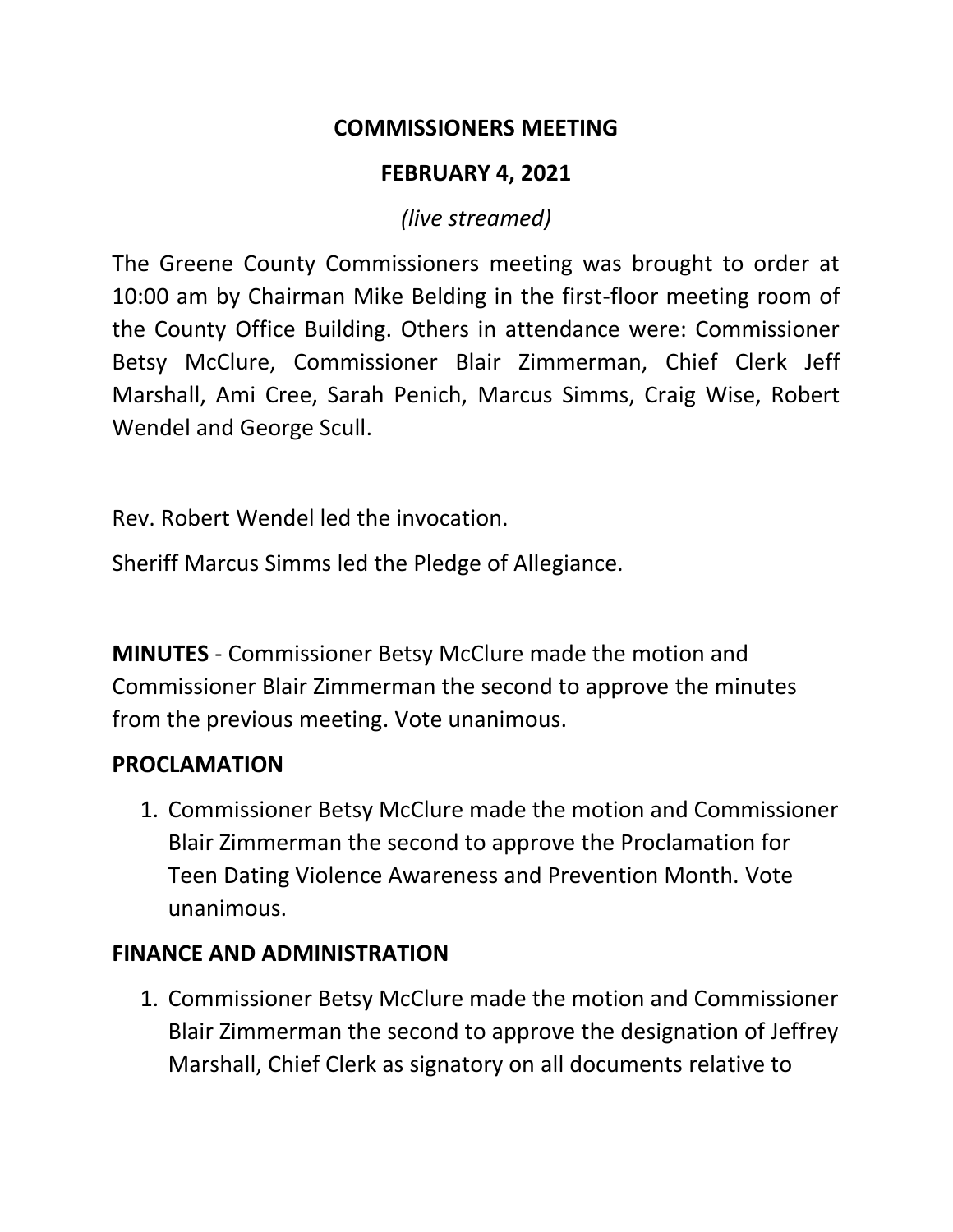Greene County Bridges 73 and 75. Effective 1/28/2021. Vote unanimous.

- 2. Commissioner Betsy McClure made the motion and Commissioner Blair Zimmerman the second to approve the resignation of Chris Eisiminger on the Farmland Preservation Board. Vote unanimous.
- 3. Commissioner Betsy McClure made the motion and Commissioner Blair Zimmerman the second to approve the Lease Extension between the County of Greene and Coral Lee Brodak for space occupying the Eastern Magisterial District #13-3-03. This lease can be extended for six-month periods. Monthly amount is \$1,131.35 due on the 1st of each month. Vote unanimous.
- 4. Commissioner Betsy McClure made the motion and Commissioner Mike Belding the second to approve the Second Amendment Sanctuary Resolution for Greene County Pennsylvania. Commissioner McClure and Commissioner Belding voted in favor.
- 5. Commissioner Betsy McClure made the motion and Commissioner Blair Zimmerman the second to approve an allocation of \$2,500 dollars for the Waynesburg Lions Club annual Fourth of July Celebration. Vote unanimous.
- 6. Commissioner Betsy McClure made the motion and Commissioner Blair Zimmerman the second to approve the Addendum to the March 22, 2018 Cooperation Agreement between the County of Greene and the UMWA Career Centers, Inc to charge a 1.5% administrative fee for the RACP grant. Vote unanimous.
- 7. Commissioner Betsy McClure made the motion and Commissioner Blair Zimmerman the second to approve the appointment of Jason Nicholson to the Greene County Planning Commission Board. Term will end on 12/31/2024. Vote unanimous.
- 8. Commissioner Betsy McClure made the motion and Commissioner Blair Zimmerman the second to approve a one-year Tentative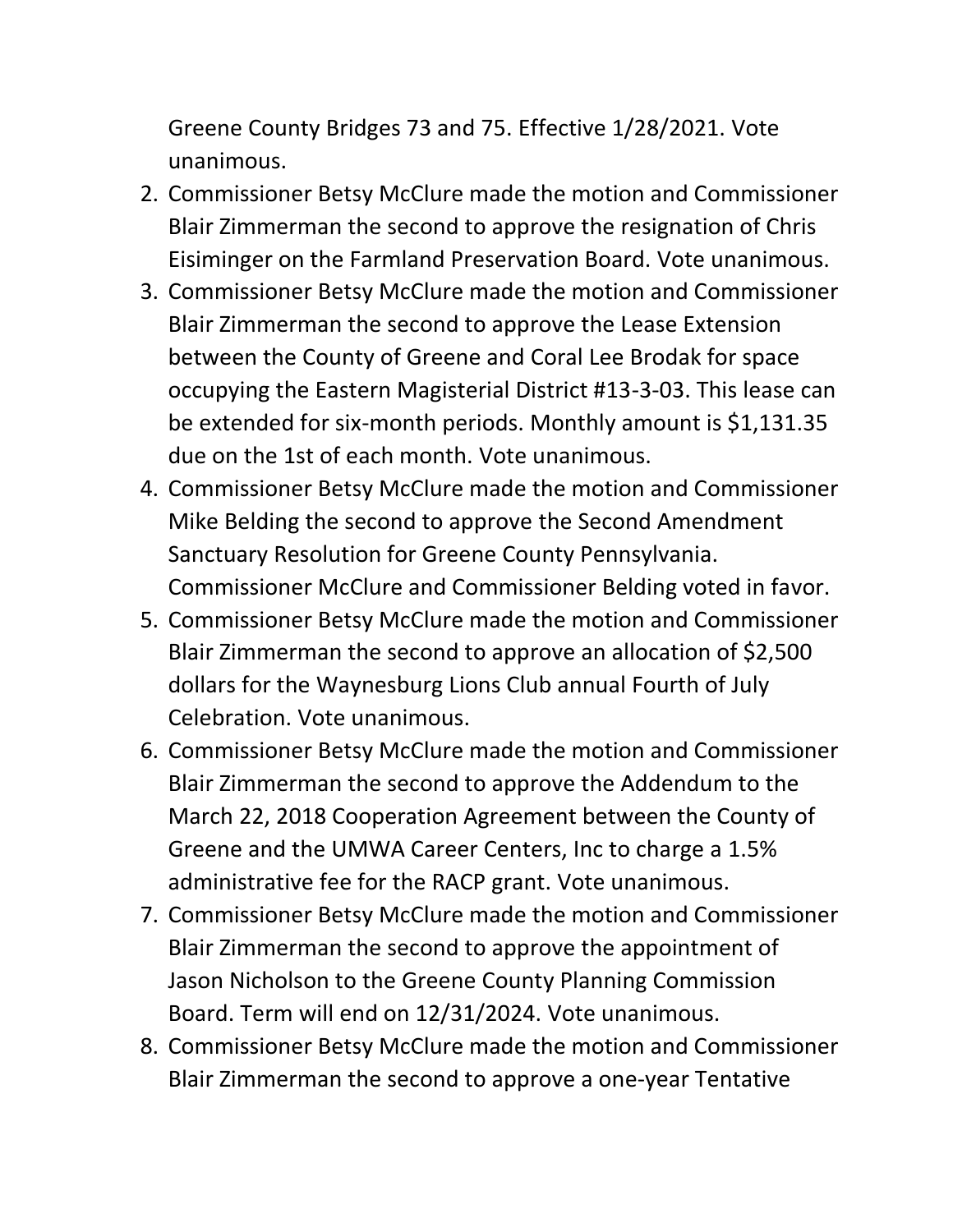Agreement between the County of Greene and SEIU Local 668 for Commissioners' Residual Unit, Court-Appointed Unit and Court Related Unit. Vote unanimous.

### **CDBG**

- 1. Commissioner Betsy McClure made the motion and Commissioner Blair Zimmerman the second to approve a Three-Year Activity Extension FFY 2016 Cumberland Township Single Family Residential Housing Rehabilitation and Wayne Township, Maple Alley Sewage Line Replacement. Vote unanimous.
- 2. Commissioner Betsy McClure made the motion and Commissioner Blair Zimmerman the second to approve the HOME Investment Partnership Management Plan and designate Commissioner Mike Belding as signatory. Vote unanimous.

## **COURTS**

1. Commissioner Betsy McClure made the motion and Commissioner Blair Zimmerman the second to approve a Service Agreement between Advanced Communications Company and the Greene County Courthouse from 1/30/2021 to 1/30/2022 in the amount of \$502.00. Vote unanimous.

# **DOMESTIC RELATIONS**

1. Commissioner Betsy McClure made the motion and Commissioner Blair Zimmerman the second to approve a Title IV-D Cooperative Agreement between Joseph Zupancic and Greene County Domestic Relations. \$100/hr. Vote unanimous.

# **DRUG AND ALCOHOL**

1. Commissioner Betsy McClure made the motion and Commissioner Blair Zimmerman the second to approve the contract agreement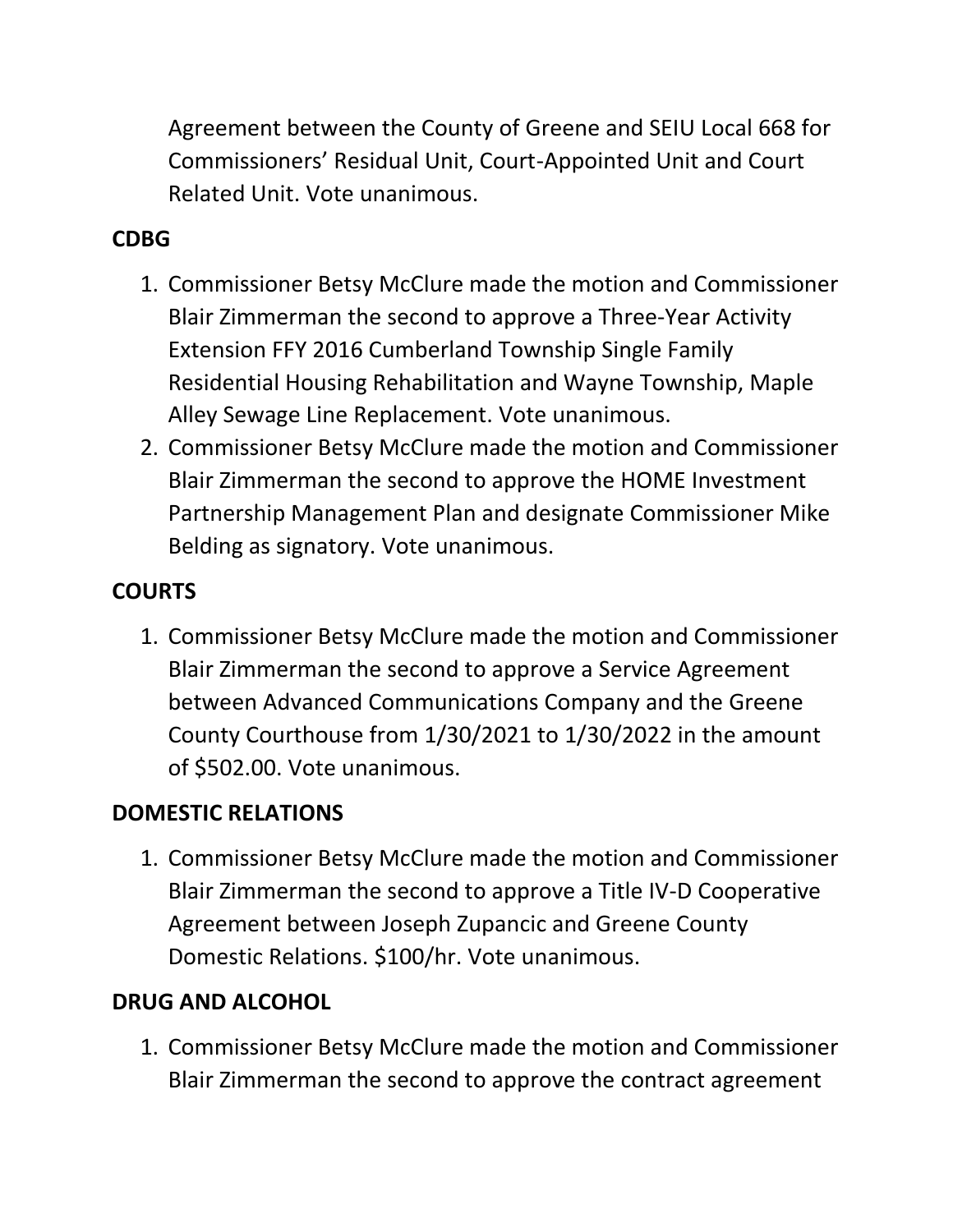with Adagio Health Inc. for January 1, 2021- June 30, 2021 for Tobacco Services not to exceed \$6,000. Vote unanimous.

## **ELECTIONS**

- 1. Commissioner Betsy McClure made the motion and Commissioner Blair Zimmerman the second to approve an increase of cost to generate Election Reports:
	- a. Paper copies cost is \$0.25 per page.
	- b. CD of Street List or Voter List is \$20.00; if converted to an Excel workbook, the cost will be \$25.00.
	- c. Flash-Drive of Street List or Voter List is \$30.00; if converted to Excel workbook the cost will be \$35.00. Vote unanimous.

## **TREASURER**

1. Commissioner Betsy McClure made the motion and Commissioner Blair Zimmerman the second to approve the 2020 Return of Taxes. Vote unanimous.

## **ANNOUNCEMENTS**

Petitions for those wishing to run for a candidate in the May Primary will be available for distribution on Monday, February 8th.

Casting of Lots will be held on Wednesday, March 17th at 11:00 a.m. in the first-floor conference room.

## **NOTICES**

1. CONSOL PA Coal Company, LLC has submitted an addendum plan approval application to the PA DEP Ai Quality Program to operate a new material handling system at the Bailey Mine located in Richhill Township.